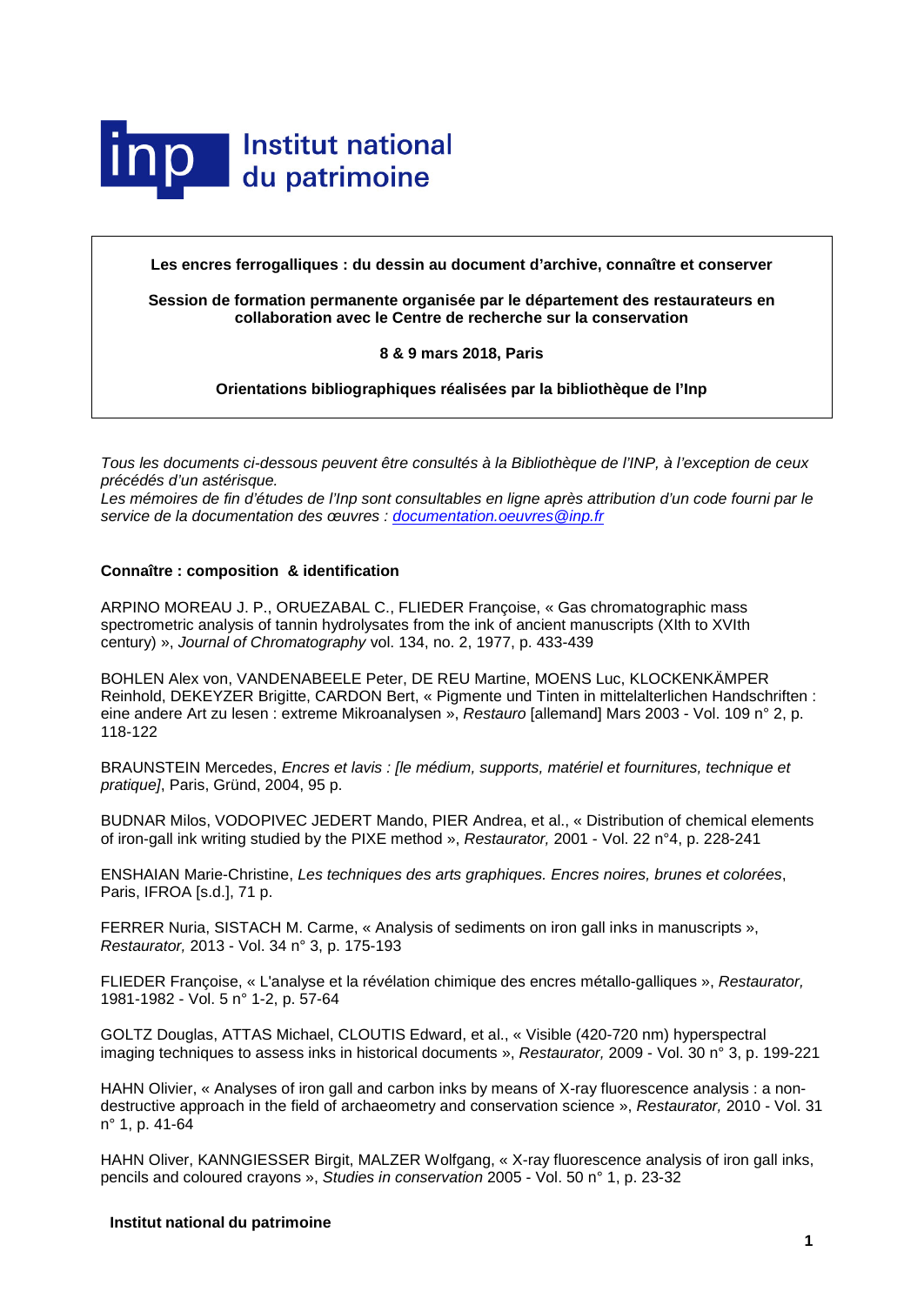HANSEN Birgit Vinther, « Improving ageing properties of paper with iron-gall ink by interleaving with papers impregnated with alkaline buffer and antioxidant », *Restaurator,* 2005 - Vol. 26 n°3, p. 190-202

HAVERMANS John, ABDUL Aziz, HADEEL PENDERS Nathalie, « NIR as a tool for the identification of paper and inks in conservation research », *Restaurator,* 2005 - Vol. 26 n°3, p. 172-180

HAVERMANS John, ABDUL Aziz, HADEEL SCHOLTEN Hans, « Non destructive detection of iron-gall inks by means of multispectral imaging : Part 2 : Application on original objects affected with iron-gall-ink corrosion », *Restaurator,* 2003 - Vol. 24 n°2, p. 88-94

KECSKEMÉTI Istvan, « 20th century industrial iron gall inks : Identification form », *PapierRestaurierung* - Vol. 8 n° 2 ; 2007 I, p. 19-26

Jana, STRLIC Matija, *Iron Gall Inks : On Manufacture, Characterisation, Degradation and stabilisation*, Ljubljana : National and university library, 2006, 253 p.

LEE Alana S., OTIENO-ALEGO Vincent, CREAGH Dudley C., « Identification of iron-gall inks with nearinfrared Raman microspectroscopy », *Journal of Raman spectroscopy* - Vol. 39 n° 8, Août 2008, p. 1079- 1084

NEEVEL Johan G., « Application issues of the bathophenanthroline test for iron (II) ions », *Restaurator,* 2009 - Vol. 30 n°1-2, p. 3-15

NEEVEL Han, VAN BOMMEL Maarten, LINGBEEK Nico, « Non-invasive analysis of Van Gogh's drawing inks », in *ICOM Committee for Conservation, ICOM-CC, 15th Triennial Conference New Delhi, 22-26 September 2008: preprints – 1*, New Delhi : Allied publishers, 2008, p. 278-284 Abstract online<http://www.fch.akbild.ac.at/PDFs/VanGoghDrawingsAbstract-1.pdf> (consulté le 5 mars 2018)

PROCHÁZKA M., PALECEK M., MARTINEK F., « Procedures for making traces of iron gallotannate writing more perceptible », *Restaurator,* 1978 - Vol. 2 n° 3-4, p. 163-174

ROUCHON Véronique, *Identification d'une encre ferrogallique : test du fer II* [en ligne], Centre de Recherche sur la Conservation des Collections, MNHN-CNRS, 2007, 3 p.<http://crc.mnhn.fr/IMG/pdf/testdufer-2.pdf> (consulté le 26 février 2018)

ROUCHON Véronique, DURANTON Maroussia, PELLIZZI Eleonora, et al., « Room-temperature study of iron gall ink impregnated paper degradation under various oxygen and humidity conditions : timedependant monitoring by viscosity and X-ray absorption near-edge spectrometry measurements », *Analytical Chemistry* 2011, 9 p.

SISTACH Maria Carme, « Scanning electron microscopy and energy dispersive x-ray microanalysis applied to metallogallic inks », in *ICOM-CC, 9th triennal meeting Dresden, 26-31 August 1990*, ICOM-CC Los Angeles, 1990, preprints, vol. 2, p. 489-494

Abstracts online<http://www.icom-cc.org/249/Past%20Triennial%20Conferences/> (consulté le 5 mars 2018)

\*SISTACH Maria Carme, ESPADALER Ignasi, « Organic and inorganic components of iron gall inks », in *ICOM-CC10th triennial meeting, Washington, D.C., 22-27 August 1993*, preprints vol. 2, p. 485-490

SISTACH M. Carme, FERRER Núria, ROMERO M. T., « Fourier transform infrared spectroscopy applied to the analysis of ancient manuscripts », *Restaurator,* 1998 - Vol. 19 n°4, p. 173-186

SISTACH M. Carme, GIBERT Josep M., AREAL Rogelio, « Ageing of laboratory irongall inks studied by reflectance spectrometry », *Restaurator,* 1999 - Vol. 20 n°3-4, p. 151-166

STIJNMAN Ad, « Historical iron-gall ink recipes : art technological source research for InkCor », *PapierRestaurierung*, Vol. 5 n° 3, 2004, p. 14-17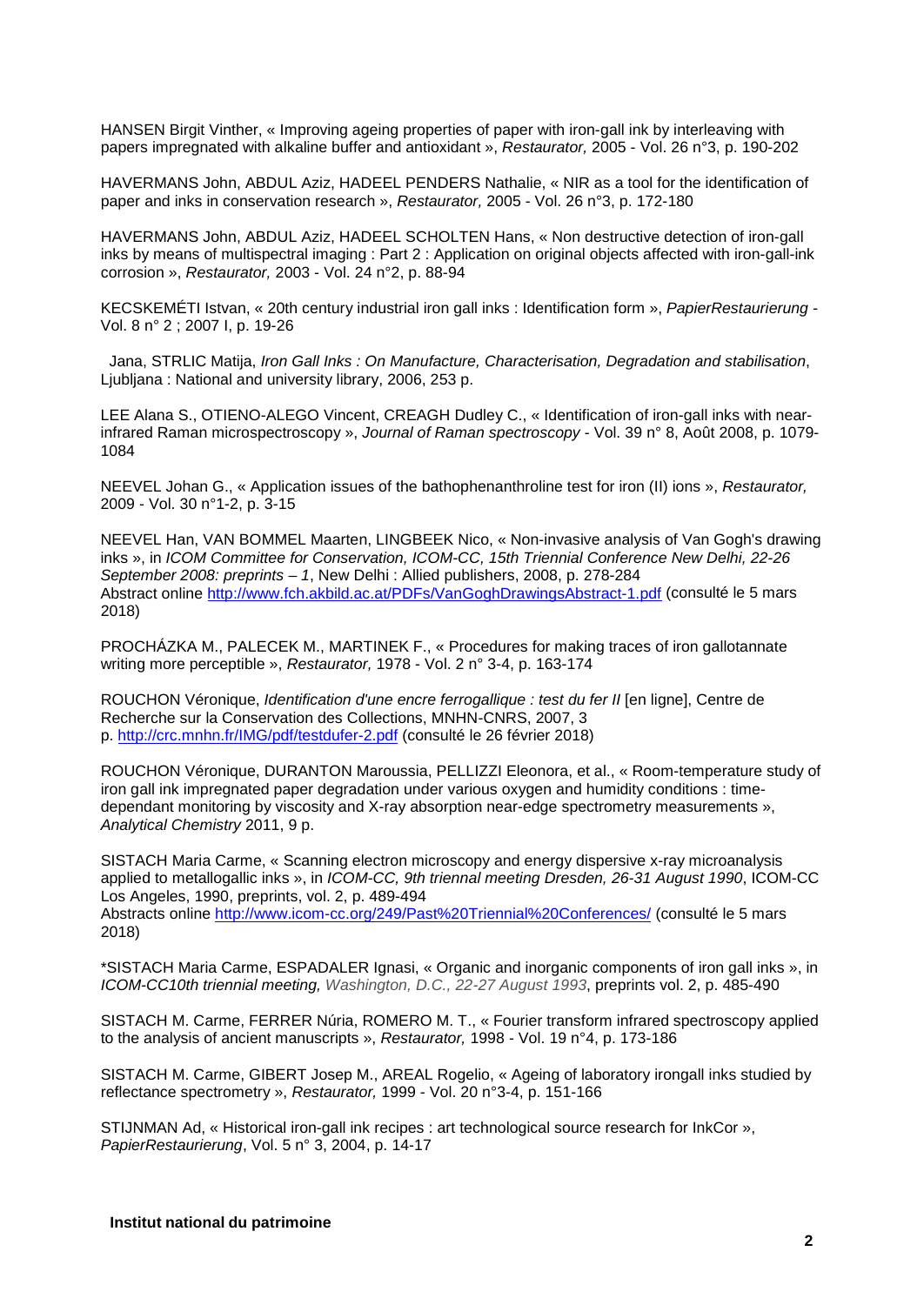VAN BERGE-GERBAUD Maria, DUVAL Alain, GUICHARNAUD Hélène et al., « Bistre, encre métallogallique, sépia, encre au carbone ? Tentative de caractérisation de ces encres anciennes », *Technè*, 2005, n° 22, p. 38-44

### **Risques & dégradation**

BELHADJ Oulfa, PHAN TAN LUU Claire, JACOBI Eliza, et al., « Un nouvel outil pour évaluer le risque de migration d'encres ferrogalliques : possibilités et limites », *Support tracé* 2014 - n° 14, p. 61-67

CSEFALVAYOVA Linda, HAVLINOVA Bohuslava, CEPPAN Michal, et al., « The influence of iron gall ink on paper ageing », *Restaurator,* 2007 - Vol. 28 n° 2, p. 129-139

DE FEBER Marga A.P.C., HAVERMANS John B.G.A., DEFIZE Peter, « Iron-gall ink corrosion: a compound-effect study », *Restaurator,* 2000 - Vol. 21 n°4, p. 205-212

GERSTEN Tatiana, *Les écrits musicaux en Occident et leur conservation restauration, état de la question des dégradations liées aux encres ferro-galliques et de leurs traitements. Les encres ferrogalliques : étude historique et analytique. Composition, dégradation et traitement*, Mémoire, Bruxelles : Ecole Nationale Supérieure des Arts Visuels de la Cambre, 2008-2009, 2 vol., 197-190 p.

HAHN Oliver, HANS-EBERHARD Gorny, « Zerstörungsfreie Charakterisierung historischer Eisengallustinten mittels Röntgen-Fluoreszenzanalyse », *Zeitschrift für Kunsttechnologie und Konservierung*, 2000 - Vol.14 n° 2, p. 384-390

HÄHNER Ulrike, « Condition report of the ink corrosion damage in the handwritten estate of the jurist Friedrich Carl von Savigny within the scope of a digitalisation project », *Restaurator,* 2006 - Vol. 27 n°2, p. 131-142

KOLAR Jana, STRLIC Matija, « Evaluating the effects of treatments on iron gall ink corroded documents : A new analytical methodology », *Restaurator,* 2004 - Vol. 25 n°2, p. 94-103

KOLBE Gesa, « Gelatine in historical paper production and as inhibiting agent for iron-gall ink corrosion on paper », *Restaurator,* 2004 - Vol. 25 n°1, p. 26-39

KOWALIK Romuald, « Microbiodeterioration of library materials : Part 2, microbiodecomposition of auxiliary materials, Chapter 5-9 », *Restaurator,* 1984 - Vol. 6 n° 1-2, p. 61-115

LA CAMERA Deborah, « Crystal formations within iron gall ink : observations and analysis », *AIC Journal of the American Institute for Conservation*, Vol. 46 n° 2, 2007, p. 153-174

MARIN Eva, SISTACH Maria Carme, JIMENEZ Jessica, et al., « Distribution of acidity and alkalinity on degraded manuscripts containing iron gall ink », *Restaurator,* 2015 - Vol. 36 n° 3, p. 229-247

PEDERSOLI JÚNIOR José Luis, REISSLAND Birgit, « Risk assessment : A tool to compare alternative courses of action for the conservation of iron-gall ink containing objects », *Restaurator,* 2003 - Vol. 24 n°4, p. 205-226

RÉMAZEILLES Céline, ROUCHON MOUILLERON Véronique, BERNARD Jacky, « Influence of gum arabic on iron gall ink corrosion : Part I, A laboratory samples study », *Restaurator,* 2004 - Vol. 25 n°4, p. 220-232

RÉMAZEILLES Céline, ROUCHON MOUILLERON Véronique, BERNARD Jacky, et al., « Influence of gum arabic on iron-gall ink corrosion : Part II, Observation and elemental analysis of originals », *Restaurator,* 2005 - Vol. 26 n°2, p. 118-133

ROUCHON MOUILLERON Véronique, BLETON Jean, BURGAUD Cédric, et al., « Etude du vieillissement naturel de papiers imprégnés d'encres ferrogalliques », *Technè* 2008 - n° Hors-série, p. 60- 67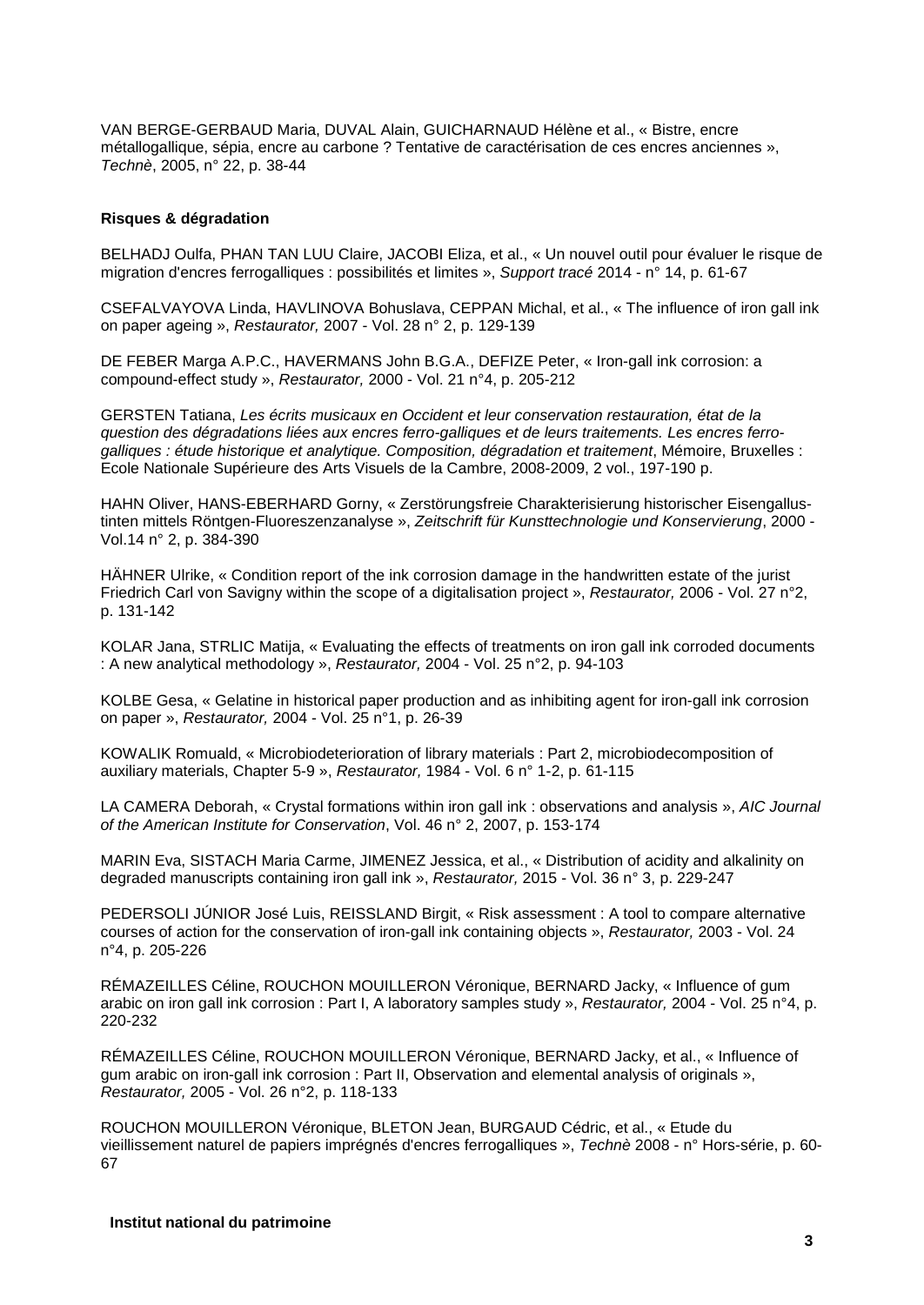ROUCHON Véronique, DUROCHER Blandine, PELLIZZI Eleonora, STORDIAU-PALLOT Julie, « The water sensitivity of iron gall ink and its risk assessment », *Studies in conservation* 2009 - Vol. 54 n° 4, p. 236-254

VAN GULIK R., KERSTEN-PAMPIGLIONE N. E., « A closer look at iron gall ink burn », *Restaurator,* 1994 - Vol. 15 n°3, p. 173-187

#### **Conserver : traitements & méthodes**

BAGLIONI Piero, GIORGI Rodorico, POGGI Giovanna, et al., « Hydroxide nanoparticles for deacidification and concomitant inhibition of iron-gall ink corrosion of paper », *Langmuir* vol. 26, n° 24 ; 2010, p. 19084-19090

BANIK Gerhard, « Scientific conservation : transfert of scientific research on ink corrosion to conservation practice - does it take place ? », *Restaurator,* 2009 - Vol. 30 n° 1-2, p. 131-146

BANIK Gerhard, *Tintenfrass : Studiengang Restaurierung und Konservierung von Graphik*, 2000, 16 p.

BOTTI Lorena, MANTOVANI Orietta, RUGGIERO Daniele, « Calcium phytate in the treatment of corrosion caused by iron gall inks : effects on paper », *Restaurator,* 2005 - Vol. 26 n°1, p. 44-62

DUPLAT Valéria, ROUCHON MOUILLERON Véronique, DURANTON Maroussia, BELHADJ Oulfa, BASTIER-DEROCHES Marthe, et al., « The use of halide charged interleaves for treatment of iron gall ink damaged papers », *Polymer degradation and stability* vol. 98, n° 7, 2013, p. 1339-1347

GOULD Amanda, « The treatment of archaeological papers affected by iron corrosion using calcium phytate », *CAC / ACCR Journal*, 2014, n° 39, p. 17-30

GUILD Sherry, TSE Season, TROJAN-BEDYNSKI Maria, « Technical note on treatment options for iron gall ink on paper with a focus on calcium phytate », *CAC / ACCR Journal*, 2012, n° 37, p. 17-21

HAHN Oliver, WILKE Max, WOLFF Timo, « Influence of aqueous calcium phytate / calcium hydrogen carbonate treatment on the chemical composition of iron gall inks », *Restaurator,* 2008 - Vol. 29 n° 4, p. 235-250

HAVLINOVA Bohuslava, MINARIKOVA Jarmila, HANUS Michel, et al., « The conservation of historical documents carrying iron gall ink by antioxydants », *Restaurator,* 2007 - Vol. 28 n° 2, p. 112-128

HENNIGES Ute, POTTHAST Antje, « Phytate treatment of metallo-gallate inks : investigation of its effectiveness on model and historic paper samples », *Restaurator,* 2008 - Vol. 29 n° 4, p. 219-234

HEY Margaret, « The deacidification and stabilisation of irongall inks », *Restaurator,* 1981-1982 - Vol. 5 n° 1-2, p. 24-44

HUHSMANN Enke, HÄHNER Ulrike, « Application of the non-woven viscose fabric Paraprint OL 60 for float screen washing of documents damaged by iron gall ink corrosion », *Restaurator,* 2007 - Vol. 28 n° 2, p. 140-151

HUHSMANN Enke, HÄHNER Ulrike, « Work standard for the treatment of 18th- and 19th-century iron gall ink documents with calcium phytate and calcium hydrogen carbonate », *Restaurator,* 2008 - Vol. 29 n° 4, p. 274-319

KOLAR Jana, MOZIR Alenka, BALAZIC Aneta, et al., « New antioxidants for treatment of transition metal containing inks and pigments », *Restaurator,* 2008 - Vol. 29 n° 3, p. 184-198

KOLAR Jana, SALA Martin, STRLIC Matija, et al., « Stabilisation of paper containing iron-gall ink with current aqueous processes », *Restaurator,* 2005 - Vol. 26 n°3, p. 181-189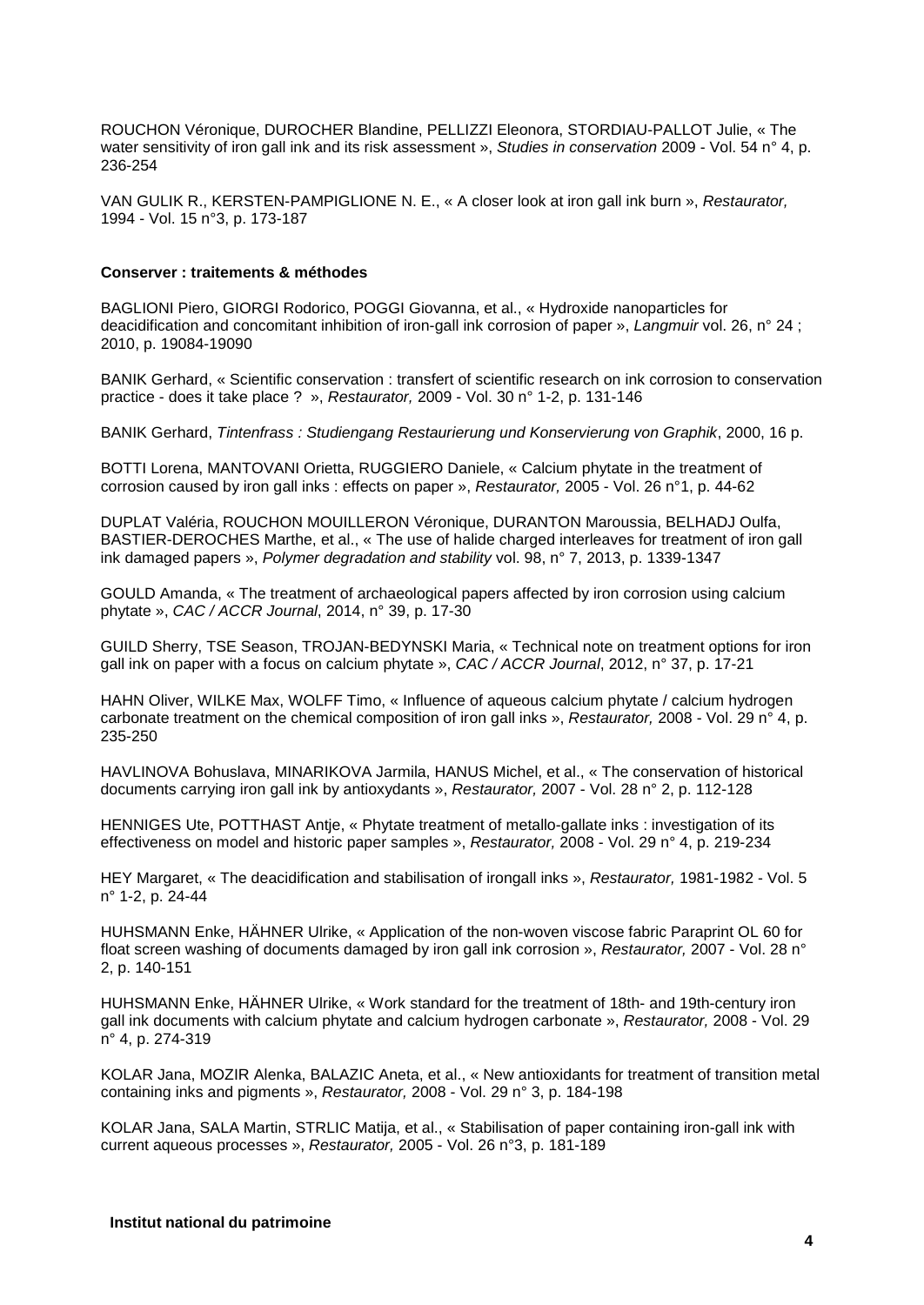NEEVEL Johan G., « Phytate : a potential conservation agent for the treatment of ink corrosion caused by irongall inks », *Restaurator,* 1995 - Vol. 16 n°3, p. 143-160

POGGI Giovanna, BAGLIONI Piero, GIORGI Rodorico, « Alkaline earth nanoparticles for the inhibition of metal gall ink corrosion », *Restaurator,* 2011 - Vol. 32 n° 3, p. 247-273

POGGI Giovanna, SISTACH Maria Carme, MARIN Eva, et al. « Calcium hydroxide nanoparticles in hydroalcoholic gelatin solutions (GeolNan) for the deacidification and strengthening of papers containing iron gall ink », *Journal of cultural heritage*, Vol. 18, mars-avril 2016, p. 250-257

REISSLAND Birgit, « Ink corrosion aqueous and non-aqueous treatment of paper objects--state of the art », *Restaurator,* 1999 - Vol. 20 n°3-4, p. 167-180

ROUCHON Véronique, BARTHEZ J., DESLOGES Isabelle, et al., « Réserves alcalines et charges sorbantes : essai de comparaison des performances de ces additifs vis-à-vis des composés organiques volatils indésirables », *Support tracé*, 2010 - n° 10, p. 107-113

ROUCHON MOUILLERON Véronique, BURGAUD Cédric, NGUYEN Thi-Phuong, et al., « Iron gall ink aqueous treatments : Measurement of elemental changes by proton induced X-ray emission », *PapierRestaurierung*, Vol. 9 n° 2, 2008, p. 18-28

ROUCHON MOUILLERON Véronique, DESROCHES Marthe, DUPLAT Valéria, et al., « Methods of aqueous treatments : The last resort for badly damaged iron gall ink manuscripts », *Journal of Paper Conservation*, Vol. 13 n° 3, 2012, p. 7-13

ROUCHON Véronique, DURANTON Maroussia, BURGAUD Cédric, et al., « Impact de l'anoxie sur la conservation des manuscrits endommagés par les encres ferrogalliques », *Support tracé*, 2010 - n° 10, p. 114-121

ROUCHON Véronique, DURANTON Maroussia, PELLIZZI Eleonora, et al., « Combining XANES, ICP-AES, and SEM/EDS for the study of phytate chelating treatments used on iron gall ink damaged manuscripts », *Journal of Analytical Atomic Spectrometry* (JAAS) 2011 - n° 26, p. 2434-2441

ROUCHON MOUILLERON Véronique, DUROCHER Blandine, LETOUZEY Marine, STORDIAU Julie, « Les traitements de restauration employés sur des manuscrits comportant des encres ferrogalliques : Partie 1 : examen visuel des phénomènes de migration provoqués par l'emploi d'eau », *Actualités de la conservation*, 2007 - n° 26, p. 1-5

ROUCHON Véronique, LETOUZEY Marine, DESROCHES Marthe, DURANTON Maroussia, et al., « Traitement de restauration des manuscrits endommagés par des encres ferrogalliques : atouts et limites du traitement au phytate de calcium », *Support tracé*, 2011 - n° 11, p. 106-115

ROUCHON Véronique, PELLIZZI Eleonora, DUROCHER Blandine, LETOUZEY Marine, STORDIAU-PALLOT Julie, « Restauration de manuscrits comportant des encres ferrogalliques : les risques liés à l'apport d'eau », *Support tracé*, 2009 - n° 9, p. 90-100

ROUCHON Véronique, PELLIZZI Eleonora, STORDIAU-PALLOT Julie, « Les traitements de restauration employés sur des manuscrits comportant des encres ferrogalliques : Partie 2 : pertinence des tests préliminaires et migrations de fer provoquées par l'apport d'eau », *Actualités de la conservation*, 2009 n° 28, p. 1-4

SCHÖNBOHM Dirk, BLÜHER Agnès, BANIK Gerhard, « Enzymes in solvent conditioned poultices for the removal of starch-based adhesives from iron gall ink corroded manuscripts », *Restaurator,* 2004 - Vol. 25 n°4, p. 267-280

STEFANIS Emmanuel, PANAYIOTOU Costas, « Deacidification of documents containing iron gall ink with dispersions of Ca(OH)2 and Mg(OH)2 nanoparticles », *Restaurator*, 2010 - Vol. 31 n° 1, p. 19-40

TITUS Sonja, SCHNELLER Regina, HUHSMANN Enke, et al., « Stabilising local areas of loss in iron gall ink copy documents from the Savigny estate », *Restaurator*, 2009 - Vol. 30 n° ½, p. 16-50

### **Institut national du patrimoine**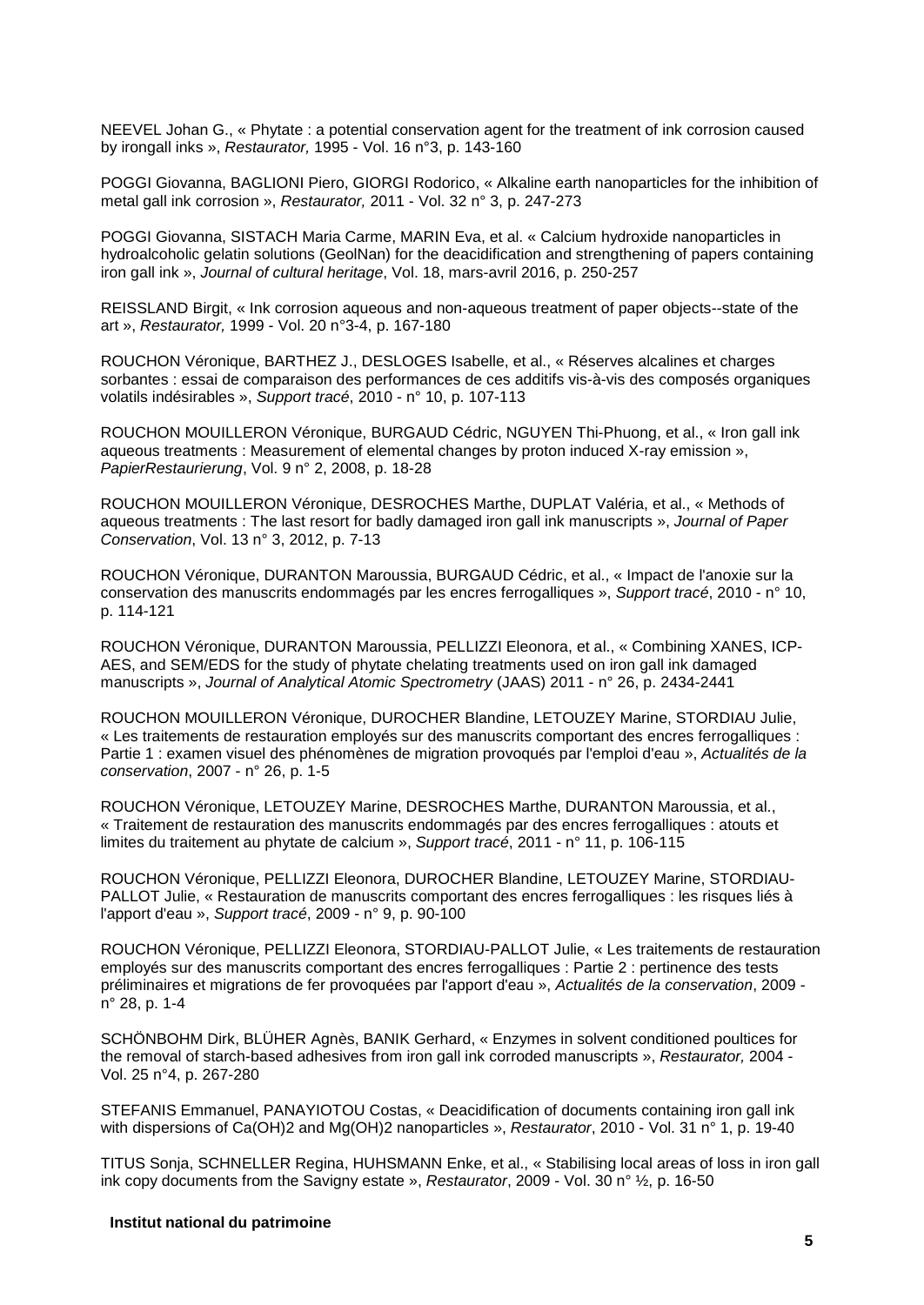TSE Season, GUILD Sherry, GOULD Amanda, « A comparison of aqueous versus ethanol modified calcium phytate solutions for the treatment of iron gall ink inscribed paper », *CAC / ACCR Journal*, 2012 n° 37, p. 3-16

ZAPPALÀ Antonio, DE STEFANI Caroline, « Evaluation of the effectiveness of stabilization methods : Treatments by deacidification, trehalose, phytates on iron gall inks », *Restaurator*, 2005 - Vol. 26 n°1, p. 36-43

## **Etudes de cas**

ACETO Maurizio, AGOSTINO Angelo, BOCCALERI Enrico, et al., « The Vercelli Gospels laid open : an investigation into the inks used to write the oldest Gospels in Latin », *X-ray spectrometry*, Vol. 37 n° 4, Juillet-août 2008, p. 286-292

ENG Charlotte, « Examination of an ink drawing by Vincent Van Gogh: Non-invasive techniques have produced unexpected results **»**, *Journal of Paper Conservation*, Vol. 14 n° 4, 2013, p. 10-18

HAHN O., WOLFF T., FEISTEL H.-O., et al., « The Erfurt Hebrew giant Bible and the experimental XRF analysis of ink and plummet composition », *Gazette du livre médiéval*, Automne 2007 - n° 51, p. 16-29

HANUS Jozef, MAKOVA Alena, CEPPAN Michal, et al., « Survey of historical manuscripts written with iron gall inks in the Slovak Republic », *Restaurator*, 2009 - Vol. 30 n° 3, p. 165-180

HOFMANN Christa, et al., « Österreichisches Tintenfraß-Projekt (Teil 1) : vergleichende Untersuchung von Behandlungsmethoden », *PapierRestaurierung*, Vol. 5 n° 3, 2004, p. 29-36

MARTIN Aurélie, *Expéditions en Louisiane (1684-1722) : conservation-restauration de 16 journaux de bord des Archives nationales : Consolidation par réencollage partiel et doublage local de papiers fragilisés par des micro-organismes. Étude de l'effet du réencollage sur la migration des encres ferrogalliques*, Mémoire, Saint-Denis : Inp, département des restaurateurs du patrimoine, 2010, 269 p.

MENTZEL Elke, « Tintenfrass : die Restaurierung einer illustrierten, handschriftlichen Chronik von 1480 der Burgerbibliothek Bern », *NIKE Bulletin*, Décembre 1999, n° 4, p. 11-13

ORLANDINI Valeria, THOMÉ Lucia Elena, TOLEDO Franciza, et al., « Preserving iron gall ink objects in collections in South and Central America and the Caribbean, Part 1 : Assessing preservation needs of ink-corroded materials », *Restaurator*, 2008 - Vol. 29 n° 3, p. 163-183

VEZ Sandra, *Probatio Pennae. Conservation-Restauration de deux manuscrits carolingiens dans une reliure gothique remaniée :* De Astra Celi *et* Comes *de Murbach, Ms 184 (Bibliothèque municipale de Besançon) : Mise en évidence de l'influence des traitements humides de mise à plat des parchemins sur la migration des encres ferrogalliques*, Mémoire, Saint-Denis, Inp-département des restaurateurs, 2014, 195 p.

### **Conservation des arts graphiques : quelques références**

ARNOULT Jean-Marie, « La restauration du patrimoine écrit et graphique en France : état des lieux » [en ligne], In *Bulletin des bibliothèques de France (BBF)*, 2009, Tome 54, n° 1, p. 20-27, [<http://bbf.enssib.fr/consulter/bbf-2009-01-0020-002](http://bbf.enssib.fr/consulter/bbf-2009-01-0020-002) > (consulté le 6 mars 2018)

*Les Arts graphiques : restauration – recherche. Journées d'études en l'honneur de Carlo James*, Paris, 27 mai 2005, INP/Fondation Custodia, Paris, Fondation Custodia, 2008, 133 p.

Association française de normalisation (AFNOR), *Norme française homologuée NF Z 40-010 juin 2002 : prescriptions de conservation des documents graphiques et photographiques dans le cadre d'une exposition. Conservation des biens culturels et du patrimoine : recueil de normes*, 2015, Vol. 1, p. 285- 333